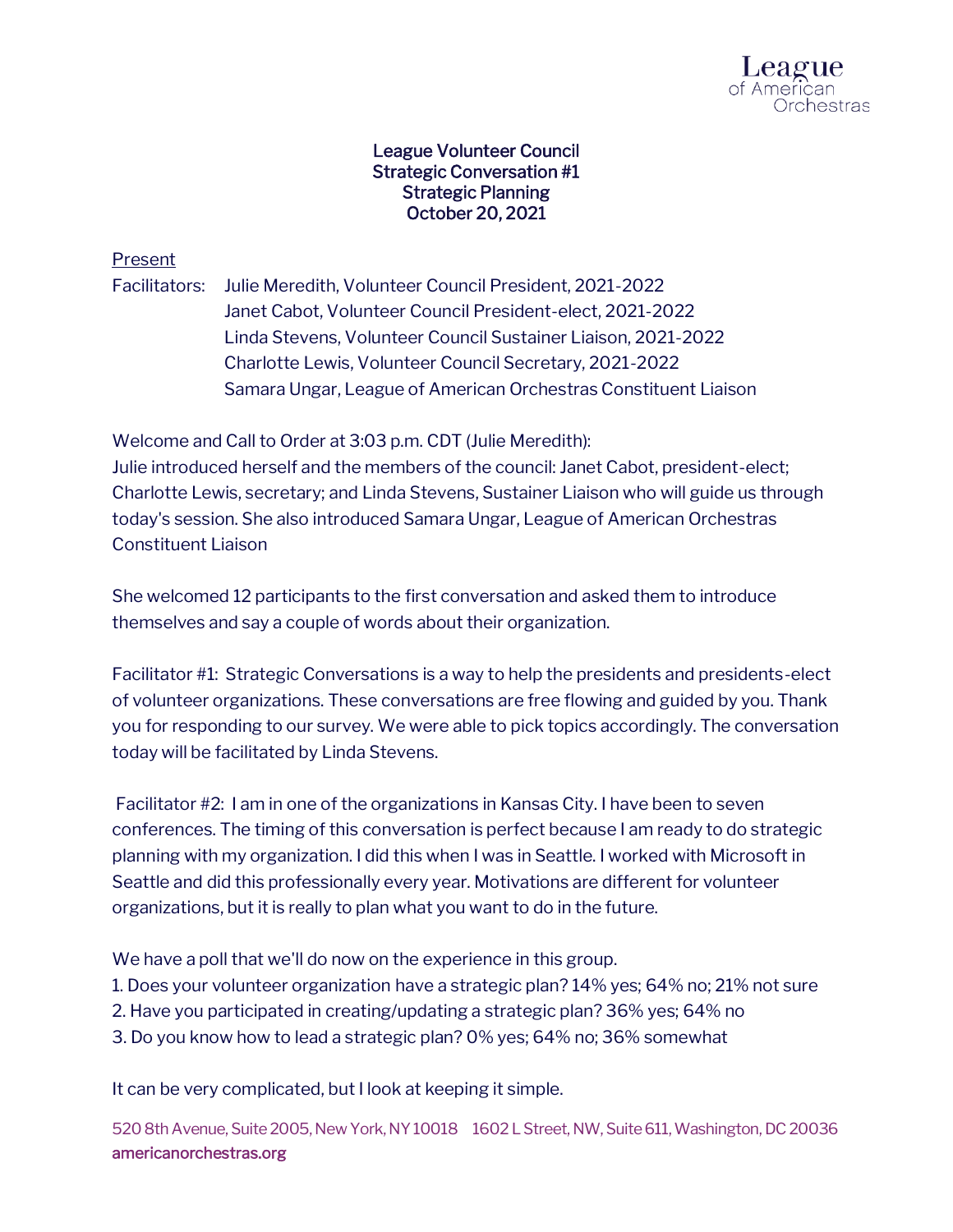- First survey members for strengths and weaknesses either by surveys or small group meetings to see what works and what doesn't. Use your own instincts about your organization and concentrate on what is not working (weaknesses).
- Do a SWOT analysis you can find information online of strengths, weaknesses, opportunities and threats. Opportunities are different ways of doing things that may not be working. Think differently about what's working or not working. Threats which are other volunteer organizations, i.e., competition for the same resources whether it's people and/or money.
- Structure your survey along SWOT lines what do you like best about our organization (strengths), what's not working for you (meeting times, can you support fundraising), are there other opportunities out there (not necessarily fundraising, what can the volunteers be doing).

Facilitator #3: Ask your orchestra for their strategic plan so you see what they are trying to accomplish. What are their goals? Our organization has done strategic planning at the same time as the orchestra has done it.

Participant #3: Please send us your PowerPoint presentation today.

I want to share one thing with you. We have a new executive director who is a woman, and our new symphony board president is also a woman. The symphony staff has had a changeover in the past few years so this has given us an opportunity for a brand-new start. We met to discuss more collaboration between the board, staff, and the volunteer organization. I wanted to share woman power, all coming together to support the organization.

We do a designer house every other year. We commit \$100,000 each year. It is easy to do with the designer house but more difficult on the off year. We did a virtual event and a golf tournament this year and still donated \$82,000.

Facilitator #2: COVID has been a problem, but we can look at it as a way to give us new ideas. It's caused us to rethink things rather than looking at it as a negative.

Participant #1: How large are the organizations?

We'll put that in a chat for all to answer.

Participant #2: Please briefly describe your designer house.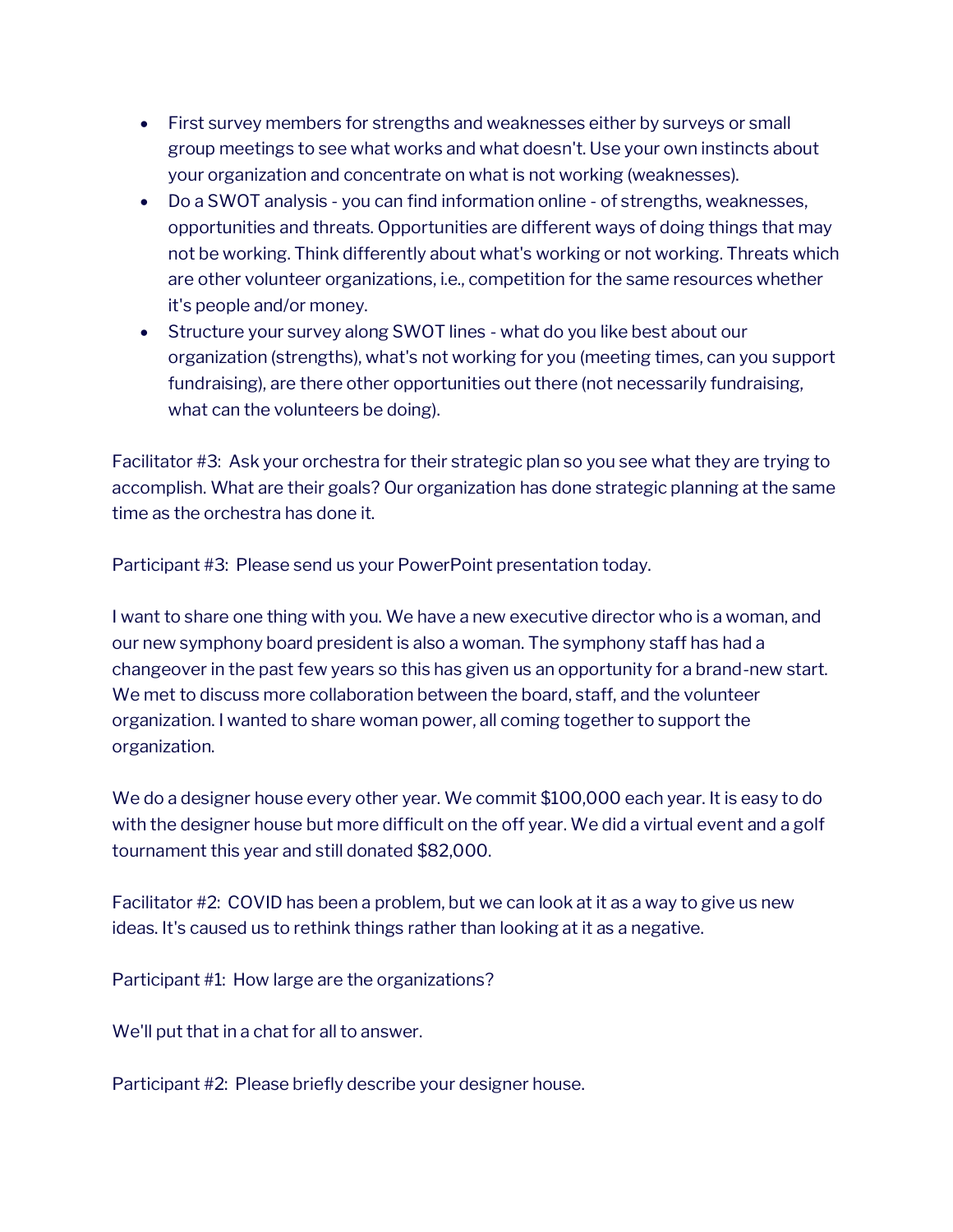Participant #3: We have a search committee to find the house. It's getting the right fit. The owner must move out for three months and then back in - the owner pays for the move. We are open for four weeks usually in the fall. We have a bare bones party so people can see the house before it is decorated. The designers pay for the renovation of each room. There is a gala and corporate parties to bring in money. We're open seven days a week for four weeks. We have a house by January or February for a September function. I'll send you the info that I have.

Participant #4: What do you charge?

Participant #3: The charge is \$30 or \$40 a ticket, I think.

Facilitator #2: The next slide is about how to get started on strategic planning.

- Clarify the vision and mission. What is the fundamental purpose of your organization? Align the mission with the symphony mission. They shouldn't be the same, but they should be complementary. It concentrates on the present. It should hold for some time. The vision statement concentrates on what's possible in the future. What can we do that we're not doing now?
- Identify volunteer opportunities to achieve that mission. Get new volunteers engaged immediately otherwise they don't stay around. Put them on a committee immediately. Find out what they like to do and get them engaged. Volunteer opportunities need job descriptions: what does it involve, how many hours a month, what are the peak workloads, how much time must I spend, is it during the day or evening.
- What are the threats to your organization? We've mentioned what that means.
- Create SMART goals
	- $\circ$  Specific well defined and clear to anyone who reads it. Shouldn't be more than a sentence long.
	- $\circ$  Measurable How do you know when you've achieved it? This should be number based. It might be based on the amount of money raised, when you must complete it, or how many new members we've brought to the organization. That way you know when you've achieved or that you haven't achieved it. These should be reviewed every year.
	- $\circ$  Attainable There should be agreement on this by the stakeholders in order to be attainable.
	- $\circ$  Realistic Do you have the resources and knowledge to do it? It shouldn't be so far out there that it can't be achieved. Complete a volunteer profile - find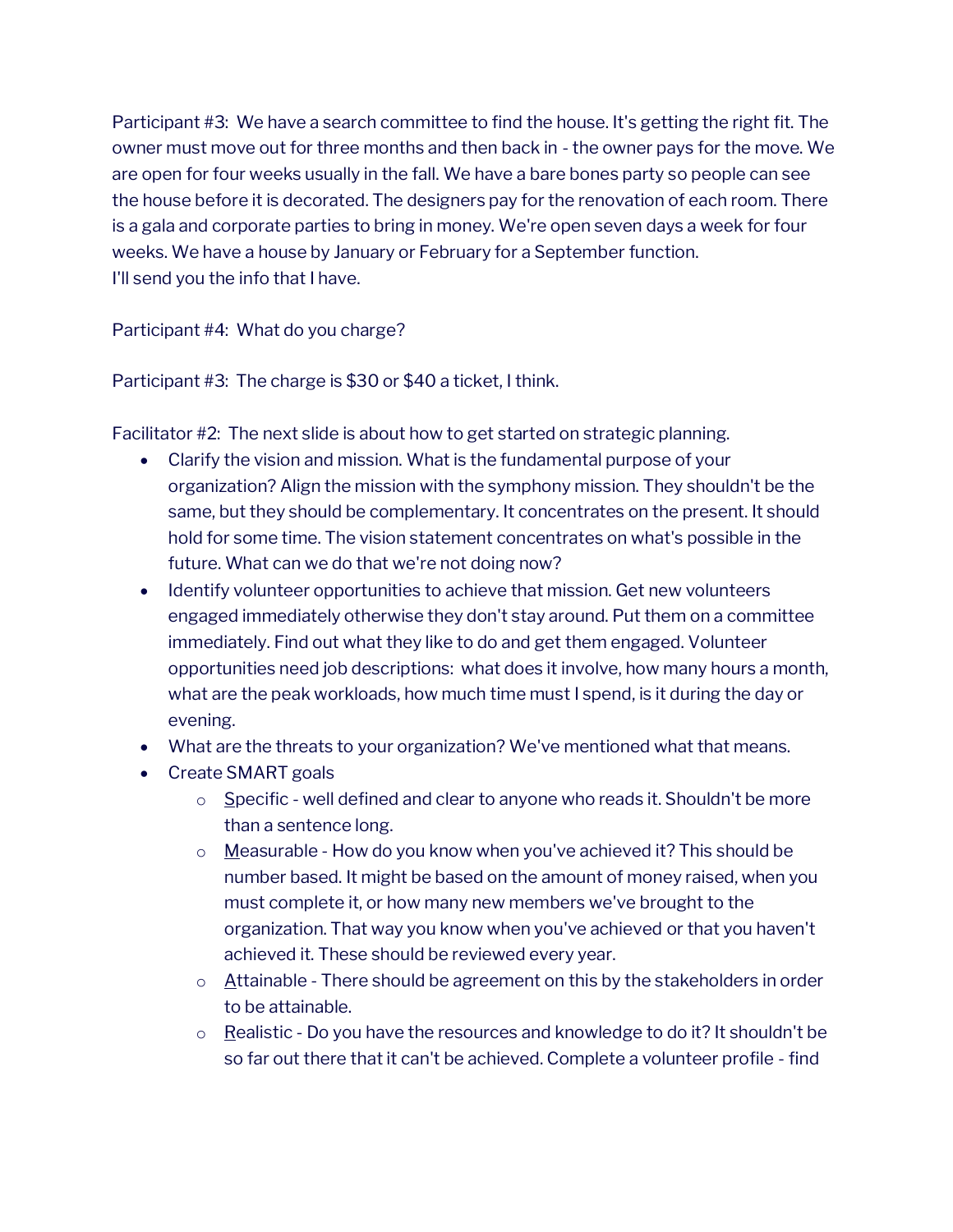out what skills or background your volunteers have. You can find these tools online.

- $\circ$  I ime based Is there enough time to achieve it? Or do you have too much time? Have a reasonable timeframe. Some may be very short term.
- Identify the members to implement the goals. Three to five goals are reasonable to begin with. You might assign a particular person to lead a particular goal so you have a way to get people involved.

Facilitator #3: Divide strategic planning into smaller chunks so it's not overwhelming. Possibly membership or some other single goal. You need consensus in your organization to achieve a goal.

I know of one organization that turned a president's tea for leadership into a strategic planning session so there was purpose to the fun they had.

Participant #1: We attempted to work on strategic plan a couple of weeks ago. We didn't have full board representation. We had representation from the symphony. We made some progress. We reviewed our vision and mission. We had worksheets for people to work on. We wanted committee chairs to identify what they do each month, so we don't get spread too thin. It is a work in progress. Most people were engaged. It went better than I expected.

Participant #6: I think it went well. It was helpful to think about it and write down what we need to do. People often think about it, but it doesn't go farther than that, so writing it down really helped.

Facilitator #2: In our own minds we know what we should be doing but until we write it down and share it, it is hard to get it accomplished. Start with goals and compare them to the vision and mission so they mesh. Doesn't have to be chronological with these three things. You may start with goals and work your way up.

Facilitator #3: Sometimes we've done a strategic plan but didn't do the final step which is sharing it with our members. We need to think about how we share it with our members. We probably should update the strategic plan every three years (maybe four) - five years seems too long. Then review it each year to see if changes should be made. Getting it down on paper the first time is the hardest part.

Facilitator #2: It needs to be documented and shared. You can put it in your handbook, so all members see it.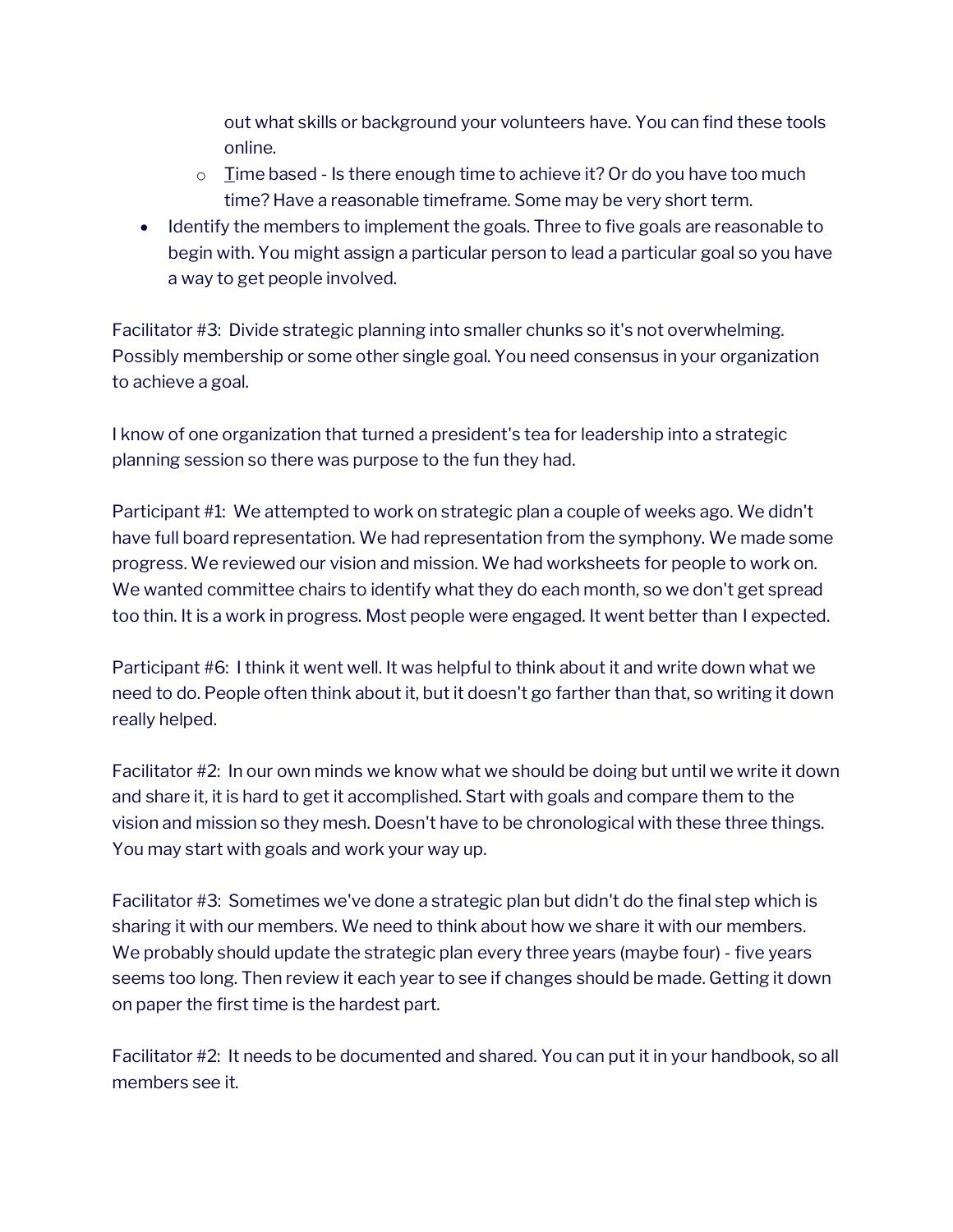Participant #1: It is also important to review these goals at the end of the year to see if you've achieved these goals and determine why they have or haven't been met. Then make revisions when necessary.

Facilitator #3: Accountability is important.

Facilitator #2: Member profiling is very important, so we know how to assign members to projects. You should know the backgrounds of your members. How do you have fun so people do what they like to do and do well, how do you keep socially connected? Think about the bigger picture, not just your projects.

Participant #4: Is there a template that you've used for member profiles?

Facilitator #2: Volgistics is an application software that I am familiar with. You can find more information on the Internet.

- The application software I referenced and have used to profile and track Volunteers:
	- o [Volunteer Management Software Solutions | Volgistics](https://www.volgistics.com/) (volgistics.com)
	- o [Volunteer Management Software -](https://volunteermatters.com/) A New Way to Expand Volunteer [Programs \(volunteermatters.com\)](https://volunteermatters.com/)
- Comparison of volunteer management software:
	- o Best Volunteer Management Software 2021 | Reviews of the Most Popular [Tools & Systems \(capterra.com\)](https://www.capterra.com/volunteer-management-software/)

Participant #3: We use Club Express, so members fill this out when they join online. It has a member interest section, but we do not have the background part. We have information on each committee, so people know what each group does.

Facilitator #1: If anyone has any surveys that they currently use, please send that to me to share.

Facilitator #3: The Volunteer Council survey might be of interest to all. You may want to look at that and pick out what you want to use.

Participant #5: Be careful that you don't use questions that are illegal. I'd like to see questionnaires from other organizations.

Facilitator #2: Think about a resume for work. Look for skills and customize them for your needs.